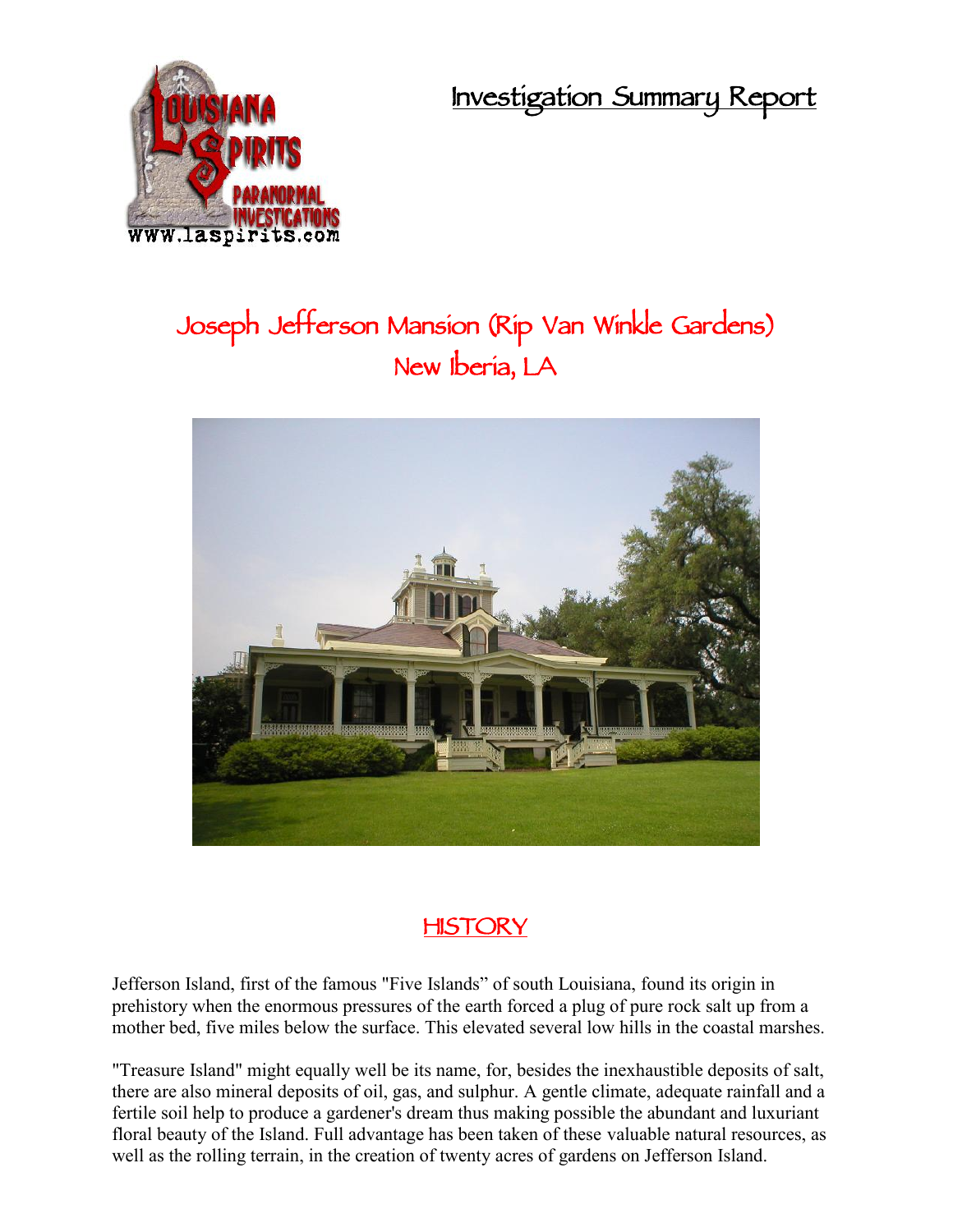Originally a Spanish land grant, "Orange Island," as it was first known, fell into the hands of a brother-in-law of Jean Lafitte, the notorious pirate and privateer. During the time he was terrorizing the Gulf and-Caribbean areas, Lafitte often sought refuge here, since his shallow-draft pirate boats were able to negotiate Bayou Carlin into beautiful Lake Peigneur, where he could not be followed by Men-of-War. Hence, it is rumored that Lafitte, at various times, buried his booty and treasure here on the Island. Actually, this was partially substantiated in 1923, when a treasure consisting of 3 pots of Spanish, Mexican, French and American gold and silver coins was uncovered by an old Voodoo Doctor named Daynite. Close by the site of this discovery, near the tropical glen stand the magnificent twin Live Oaks known as the Lafitte Oaks.

In 1869, the Island was bought as a hunting and fishing preserve by Joseph Jefferson, the worldfamous nineteenth century actor, who immortalized the character Rip Van Winkle in the play of that name by Washington Irving. Jefferson played the role of "Old Rip" in theaters throughout the world, winning fame, fortune, and many illustrious friends. Amongst the latter was President Grover Cleveland, who, together with many other celebrities, visited Jefferson Island on various occasions. Rip Van Winkle Gardens are named in honor of this great actor and the character that he immortalized. Besides acting for 71 of his 76 years, Jefferson was an ardent painter. After his death in 1905, Jefferson's heirs sold the house and land on March 15, 1917 to John Lyle Bayless, Sr. of Anchorage, Kentucky. His heir, J. Lyle Bayless, Jr., began developing formal gardens surrounding the Joseph Jefferson home in the late 1950's. establishing the "Rip Van Winkle Gardens," named for its former actor-owner.

Bayless died in 1985, the foundation that he had endowed and entrusted sold the property in late 1996 to Carolyn Doerle and her husband, Dr. Ron Ray. They set out to revitalize the site by offering many ways for the public to enjoy the tradition that Bayless and the Foundation started years ago. Doerle ran the property from late 1996 until it closed to the public in July of 2001. In October 2003, the gardens were sold to Live Oak Gardens, LTD which operates the nursery next door.

One of the most interesting stories that took place here was in November of 1980. While drilling in Jefferson Island's Lake Peigneur, a rig accidentally pierced one of the caverns of the salt dome mines under the lake. The water from the lake started draining. The drilling rigs and other pieces of equipment were sucked into a massive 50-foot whirlpool and disappeared. Miraculously, no one was killed during the incredible draining of the 11-acre lake, which only took 3 hours!!

In addition, one day while digging through the drained lake, owner Mike Richard discovered the lower jaw bone of a prehistoric Mastodon, along with its tusks. Mike keeps the finds, which also include ancient horse teeth and other bones, in the gift shop on the grounds for the public to view.

The main home itself was built in 1870 and is listed on the National Register of Historic Places. It is a charming twenty-two room Southern mansion, with a fourth- story cupola. Jefferson sited it among 350-year old oak trees high atop the salt dome, at an elevation of 75 feet above sea level-almost unheard of in the coastal areas of south Louisiana.

## **ACTIVITY**

There have been many stories of different kinds of activity all around the grounds. Could it be the home owners of previous times, or even the workers that have mined the property over the history of the island, or even the pirates said to have buried treasure on the grounds? It was a